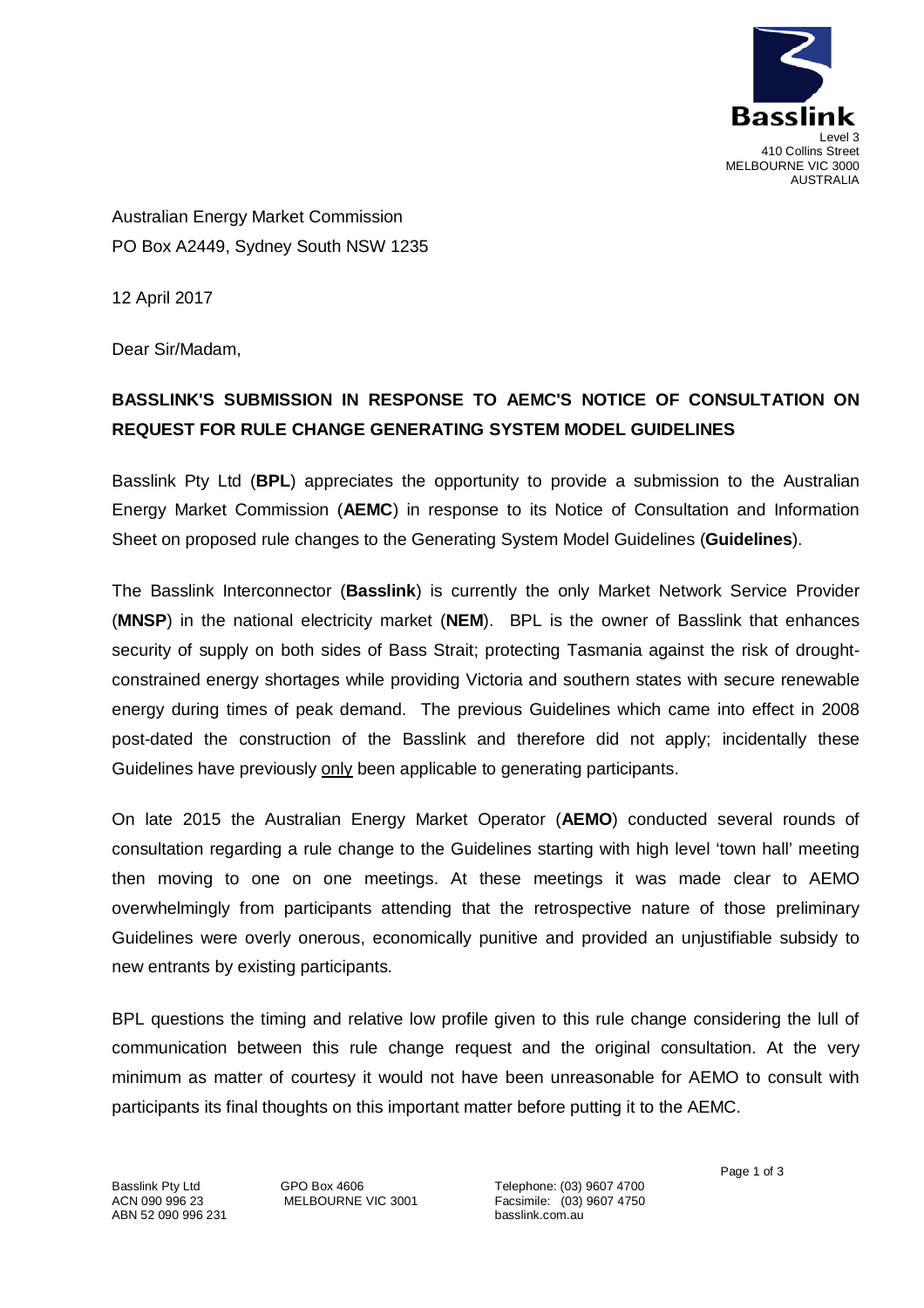AEMOs current rule change request attempts to satisfy these very real risks in an extremely inadequate way to the extent that proposed transitional application of the rule change would apply (Section 4 of the AMEO rule change request.)

## *"4. TRANSITIONAL RULES*

## *4.1 Limited Retrospectivity*

*Generators, TNSPs, or other Registered Participants operating power system equipment referred to in this document registered prior to the Rule proposal becoming effective will be exempt from having to provide information for existing plant unless, in AEMO's reasonable opinion, there is a risk that the plant will adversely affect network capability power system security, quality or reliability of supply, interregional power transfers or the use of a network by another Network User*

## *4.2 Changes to Equipment*

*Changes to existing plant, including those to generating systems covered by clause 5.3.9 of the Rules, even if they are considered to be 'like-for-like', should automatically trigger a request for updated models and other data referred to in this proposal."*

The transitional arrangements are deficient at alleviating risk to existing participants due to them having limited retrospectivity. Furthermore the proposal cites "AEMO's reasonable opinion" which is undefined and subjective and has historically varied based on individuals involved. Uncertainty is increased further by fact that it is unclear which entity is will cover the substantial burden of providing new information to AEMO. In the case of Basslink this would amount to work in excess of that provided during commissioning. The message that this give to the market is one of investment uncertainty which would undoubtedly increase risk premiums by way of market offerings; fundamentally in opposition to the NEM objective.

These transitional arrangements are made worse by the unsophisticated application of a replacement trigger for remodelling "*even if they are considered to be 'like-for-like'".* This trigger is undefined as to its extent will the remodelling apply to the new equipment of the participants system as a whole. The undefined threat of remodelling when replacing a participants equipment presents an unjust economic operational burden which would need to be offset by increased market offerings; again fundamentally in opposition to the NEM objective.